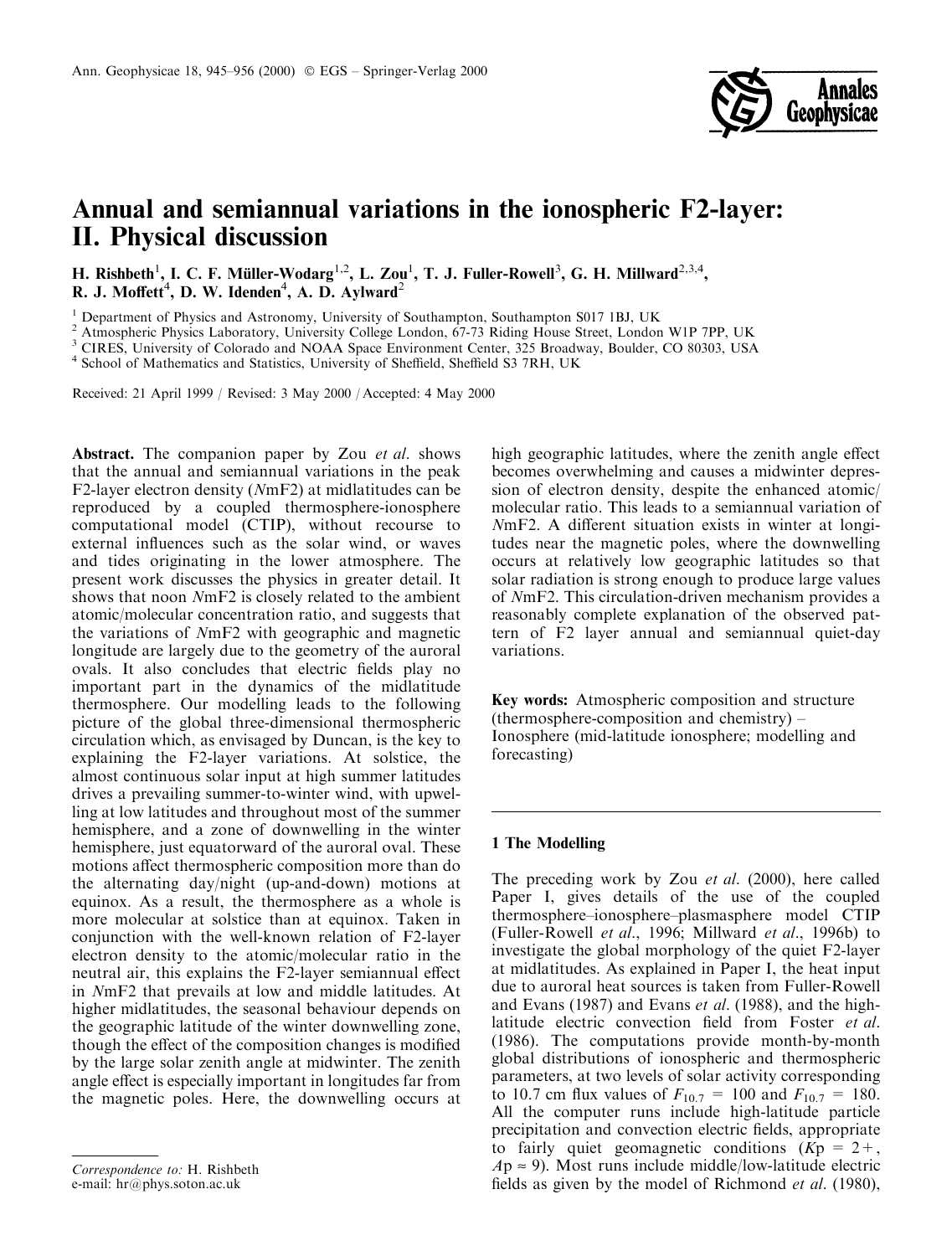though some omit these electric fields. A few extra runs were made to investigate the effect of including or omitting tides. As in Paper I, we refer to "near-pole" and "far-from-pole" longitude sectors ("pole" here meaning magnetic pole), and denote zones of latitude as follows:

*Equatorial:* the zone within about  $20^{\circ}$  of the magnetic equator, in which F2-layer behaviour is strongly influenced by the low-latitude system of electric fields;

Midlatitudes: zones between magnetic equatorial zone and auroral ovals, divided at roughly 45° magnetic latitude into "lower" and "higher" midlatitudes (and of most concern to this work);

Auroral ovals: belts  $10^{\circ} - 15^{\circ}$  wide, the low latitude boundary being at about 75° magnetic latitude at noon, and 66° magnetic latitude at midnight;

Polar caps: regions poleward of the auroral ovals.

We also recall from paper I the anomalies observed at midlatitudes:

Winter or seasonal anomaly: NmF2 is greater in winter than in summer by day, but the anomaly disappears at night, NmF2 being greater in summer than in winter;

Semiannual anomaly: NmF2 is greater at equinox than at solstice;

Annual or non-seasonal anomaly: in the world as a whole, December NmF2 is on average greater than June NmF2, both by day and by night. An alternative description is that the seasonal anomaly is greater in the Northern than the Southern Hemisphere.

In the present work, Sect. 2 discusses the neutral  $O/$  $N_2$  concentration ratio as modelled by CTIP and how it is related to the electron density NmF2, and Sect. 3 deals with longitude variations of NmF2. Section 4 gives an overall description of the thermospheric circulation, and shows why the chemical composition varies semiannually at low and middle latitudes and thus causes the semiannual variation of F2-layer electron density, together with large winter maxima in "near-pole" longitude sectors at high middle latitudes. Section 5 returns to the question of the influences on the F2-layer of electric fields at low and middle latitudes. Section 6 discusses the possible mechanisms of the annual and semiannual variations in the F2-layer, and some other factors that may affect them; Sect. 7 is the conclusion.

## 2 Relation of NmF2 to neutral air composition

2.1 Theory

According to standard F2-layer theory (e.g. Rishbeth and Garriott, 1969), the midday F2-layer may be assumed to be in a nearly steady state. The height hmF2 of the F2-layer peak is determined by a balance between the electron loss (coefficient  $\beta$ ) and plasma diffusion (coefficient  $D$ ); it depends on the solar cycle,

the solar zenith angle, and thermospheric winds. The peak electron density NmF2 is given approximately by the ratio  $q/\beta$ , where  $\beta$  depends on the concentration of the molecular gases,  $N_2$  and to some extent  $O_2$ . To sufficient accuracy for present purposes, the production rate  $q$  may be written as

$$
q = I_{\infty} Q(Z, \chi) n[\mathcal{O}] \tag{1}
$$

where  $n[O]$  denotes the concentration of atomic oxygen,  $I_{\infty}$  is the flux of ionizing solar radiation at the top of the atmosphere (integrated over the relevant part of the solar spectrum, and weighted with the appropriate efficiency factors for ionization of atomic oxygen),  $Q(Z, \chi)$  is the well-known "Chapman function" of the solar zenith angle  $\chi$ , and Z is reduced height (in units of the scale height  $H$ ). As the height  $h$ mF2 tends to lie at a constant  $Z$  (Paper I, Sect. 3.5), and is several scale heights above the peak of production,  $O(Z, \gamma)$  varies little except when  $\chi$  becomes large, over about 60 $^{\circ}$ . At noon at midlatitudes, we can therefore take  $Q(Z, \chi)$ as constant except in midwinter. The incident flux  $I_{\infty}$ of course varies with solar cycle, and is taken to be proportional to  $F_{10.7}$  (as discussed in Paper I). We may then write

$$
NmF2 \propto I_{\infty}Q(Z,\chi)n[O]/n[N_2] \equiv I_{\infty}Q(Z,\chi)\mathcal{R}[O/N_2]
$$
\n(2)

which defines the symbol  $\mathcal{R}[\text{O/N}_2]$  (we here ignore the contribution of molecular oxygen to the loss coefficient  $\beta$ , which should not matter too much because the distributions of  $N_2$  and  $O_2$  are similar in shape). Taking logarithms,

$$
\log NmF2 = \log I_{\infty} + \log Q(Z, \chi) + \log \mathcal{R}[O/N_2]
$$
 (3)

We now test whether NmF2 is closely related to the ratio  $\mathcal{R}[\text{O/N}_2]$ . If so, it follows that, for fixed solar conditions ( $I_{\infty}$  and  $\chi$  constant), the quantity

$$
\Delta = \log NmF2 - (\log n[O] - \log n[N_2])
$$
  
\n
$$
\equiv \log NmF2 - \log \mathcal{R}[O/N_2]
$$
\n(4)

should be constant. But if, as suggested by Rishbeth (1986), we also take account of the way in which the plasma diffusion coefficient depends on the concentration [O], then a different combination of the O and  $N_2$ concentrations, which we call  $\mathcal{R}'[O/N_2]$ , should fit NmF<sub>2</sub> better. For this case we write

$$
\log NmF2 = \log I_{\infty} + \log Q(Z, \chi) + \log \mathcal{R}'[O/N_2]
$$
 (5)

Again assuming fixed solar conditions, it follows that the quantity

$$
\Delta' = \log NmF2 - (1.3\log n[O] - 0.7\log n[N_2]) . \qquad (6)
$$

should be constant, the numerical factors 1.3 and 0.7 being as given by Rishbeth (1986). In this case, the comparison between  $NmF2$  and  $\mathcal{R}'[O/N_2]$  is not heightsensitive, because  $\mathcal{R}'[O/N_2]$  is slowly varying with height, the reason being that the ratio of these factors,  $1.3/0.7$ , is nearly the same as the scale height ratio of 28/16. Coincidentally, log  $\mathcal{R}'[O/N_2]$  closely resembles the *P*-parameter discussed in Sect. 4.2.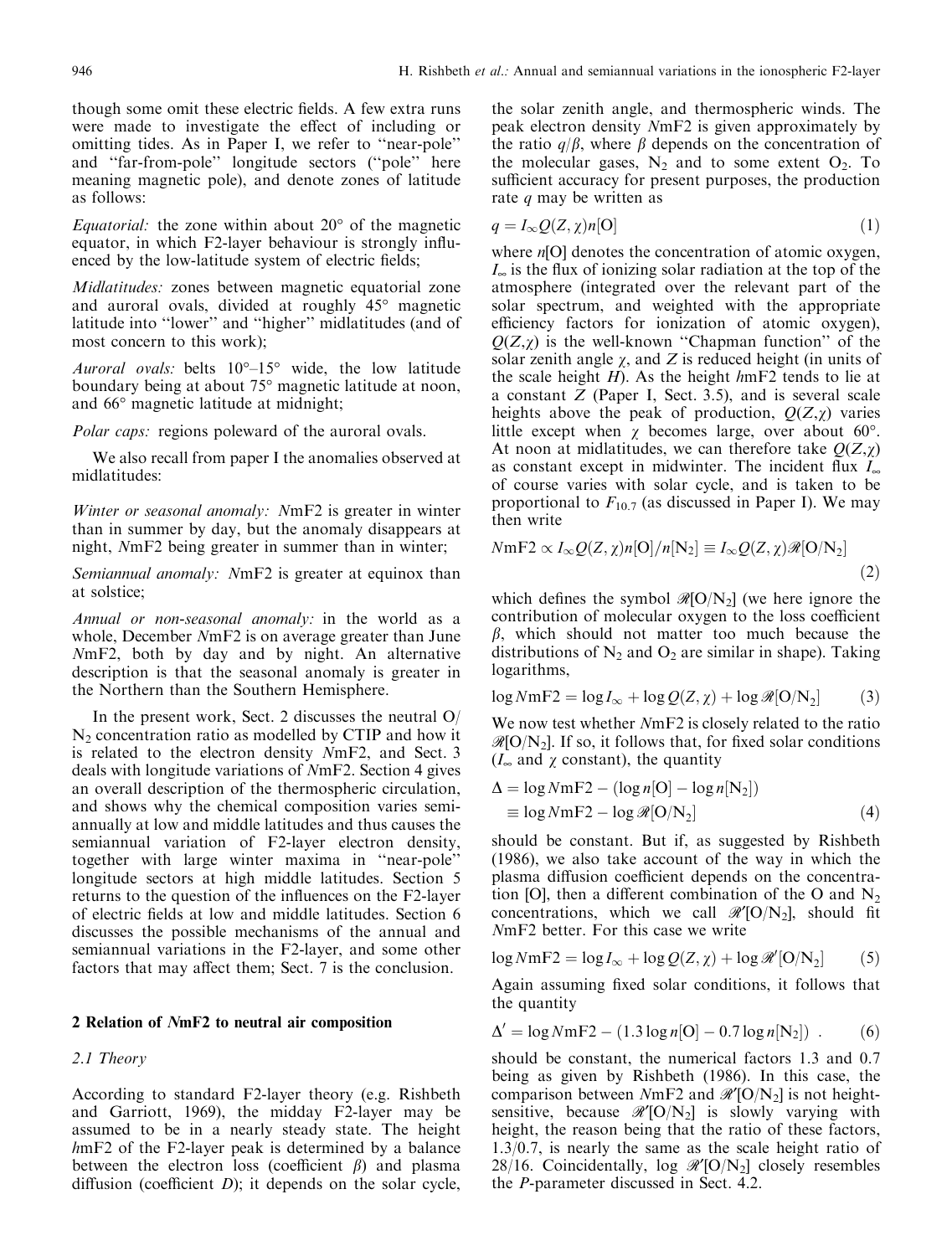**Table 1.** Ranges of the differences  $\Delta$  and  $\Delta'$ 

| Geographic<br>latitude                                             |  |  |                                                               | 56°N 46°N 36°N 36°S 46°S 56°S Combo |
|--------------------------------------------------------------------|--|--|---------------------------------------------------------------|-------------------------------------|
| Range $\Delta$ 1.00 0.55 0.48 0.46 0.82 1.46 0.83<br>$(max - min)$ |  |  |                                                               |                                     |
| Range $\Delta'$<br>$(max - min)$                                   |  |  | $1.42 \quad 0.95 \quad 0.67 \quad 0.82 \quad 1.17 \quad 2.00$ | - 1.19                              |

#### 2.2 Maps of  $O/N<sub>2</sub>$  ratio and NmF2

To test how closely the computed noon NmF2 is related to the  $O/N_2$  ratio, we computed NmF2 as a function of month and longitude. For each of six latitudes, we test which of the ratios  $\Re$  [O/N<sub>2</sub>] or  $\Re$  [O/N<sub>2</sub>] gives a better fit to noon NmF2, by computing the ranges of values of  $\Delta$ , namely  $\Delta$ (max-min) and similarly for  $\Delta'$ , namely  $\Delta'$ (max-min), as shown in Table 1. The ranges are greatest for the two highest latitudes, 56°N and S, partly because of the zenith angle effect in winter, and partly because of proximity to the auroral ovals in some longitude sectors. We also compute the ranges  $\Delta$  and  $\Delta'$ of all the values of  $\mathcal{R}$  and  $\mathcal{R}'$  at the four lower latitudes  $(36°N$  and S,  $46°N$  and S) taken together (denoted by "Combo" in Table 1). The values are expressed in natural logarithms, so a range of 1.0 in  $\Delta$  (or  $\Delta'$ ) means that all the values on a given map of the ratio  $\mathcal{R}$  (or  $\mathcal{R}'$ ) are consistent to within a factor of  $e = 2.72$ ; a range of 0.5 means that they are consistent to within a factor of  $e^{0.5}$  = 1.65. The ranges of  $\Delta$  are in every case less than those of  $\Delta'$ , which implies that  $NmF2$  is more closely related to the simple concentration ratio  $\mathcal{R}[\text{O/N}_2]$  than to the ratio  $\mathcal{R}'[O/N_2]$ . The seasonal changes of NmF2 agree only moderately well with those of  $O/N_2$  ratio, partly because of the zenith angle effect, but also because of the seasonal variations of the poleward winds that depress hmF2 and NmF2, especially in winter.

#### 2.3 Complications

Two matters complicate the relationships between  $NmF2$  and the  $O/N<sub>2</sub>$  ratio. First, the F2-layer loss coefficient  $\beta$ , which is essentially determined by interchange reactions involving  $O<sup>+</sup>$  ions and neutral molecular gases, depends on both neutral  $O_2$  and  $N_2$ . This should not much affect the form of the results, because the  $O_2$  and  $N_2$  concentrations are more or less proportional to one another. However, the reaction rates for both  $O_2$  and  $N_2$  may be affected by vibrational excitation (e.g. Pavlov, 1998), though not necessarily in the same way.

Second, the ambipolar or plasma diffusion coefficient  $D_a$  (which helps to determine the height of the F2 peak), is inversely proportional to the ion-neutral collision frequency  $v_{\text{in}}$ , and this too depends on the concentrations of both O and  $N_2$ . These complications are probably why Eq. (5), which assumes that  $\beta$  depends only on the concentration of  $N_2$ , and  $v_{in}$  only on the concentration of O, does not fit the model as well as Eq.  $(3)$ .

## 3 Longitude variations of CTIP parameters at fixed latitudes

As mentioned in Sect. 3.1 of Paper I, longitude variations are found in the maps of electron density, noon NmF2 being greater in some eastern longitudes than in western. According to the theory outlined in Sect. 2, NmF2 is determined by composition and height, and as the height is strongly influenced by the meridional wind, there is a complex interaction between the different physical factors. To investigate this, we made contour maps of four CTIP parameters versus magnetic longitude and month, namely  $NmF2$ , hmF2, and the [O/N<sub>2</sub>] ratio and southward neutral air wind velocity  $U_s$ calculated at the height hmF2. We made plots for six magnetic latitudes, 36°, 46°, 56° North and South, as we found that the CTIP parameters are better ordered by magnetic than by geographic latitude. Figure 1 gives two examples. Zero longitude is reckoned eastwards from the 78°W geographic meridian which passes through the north magnetic (dip) pole.

The amount of structure in the maps (even in magnetic coordinates) shows that the interaction of the four parameters is indeed complicated. There is some relationship, but not a close one, between  $U_s$  and  $h$ mF2, which has some effect on *NmF2*. We find that the maps of  $NmF2$  and  $O/N<sub>2</sub>$  ratio have some similarity, in accordance with the relationships described in Sect. 2.2. In particular, in the Eurasian sector at magnetic longitudes 120°–180°, the January–February and October-November peaks in the two parameters roughly coincide, though in northern summer (June in the lefthand plots for 46°N magnetic latitude) there is little variation with longitude.

In winter at higher midlatitudes the situation is strikingly different, as clearly shown in the right-hand plots (56°S magnetic). The June (midwinter) region of high electron density is centred at about  $-90^\circ$  magnetic longitude, in the Australasian sector, in a region of moderately high  $O/N_2$  ratio. Further east, however, centred near magnetic longitude  $0^{\circ}$  in the South Atlantic/Antarctic sector, maximum  $O/N_2$  ratio coincides with a very deep minimum of NmF2. As discussed by Rishbeth and Müller-Wodarg (1999), the reason is that the region of strong downwelling, which greatly enhances the  $O/N_2$  ratio, lies at high geographic latitude which is in midwinter darkness. In terms of Eq.  $(3)$ , the function  $Q(Z, \chi)$  is so small, indeed almost zero, that NmF2 is small despite the very large  $O/N_2$  ratio. A similar effect is seen in the corresponding "far-frompole" (East Asian) sector in high northern midlatitudes but, because of the smaller difference between magnetic and geographic latitudes in the north, the effect is not as strong as in the south.

The only physical factor in CTIP that can produce longitude-dependent features is the magnetic field configuration. Figure 2 plots against longitude the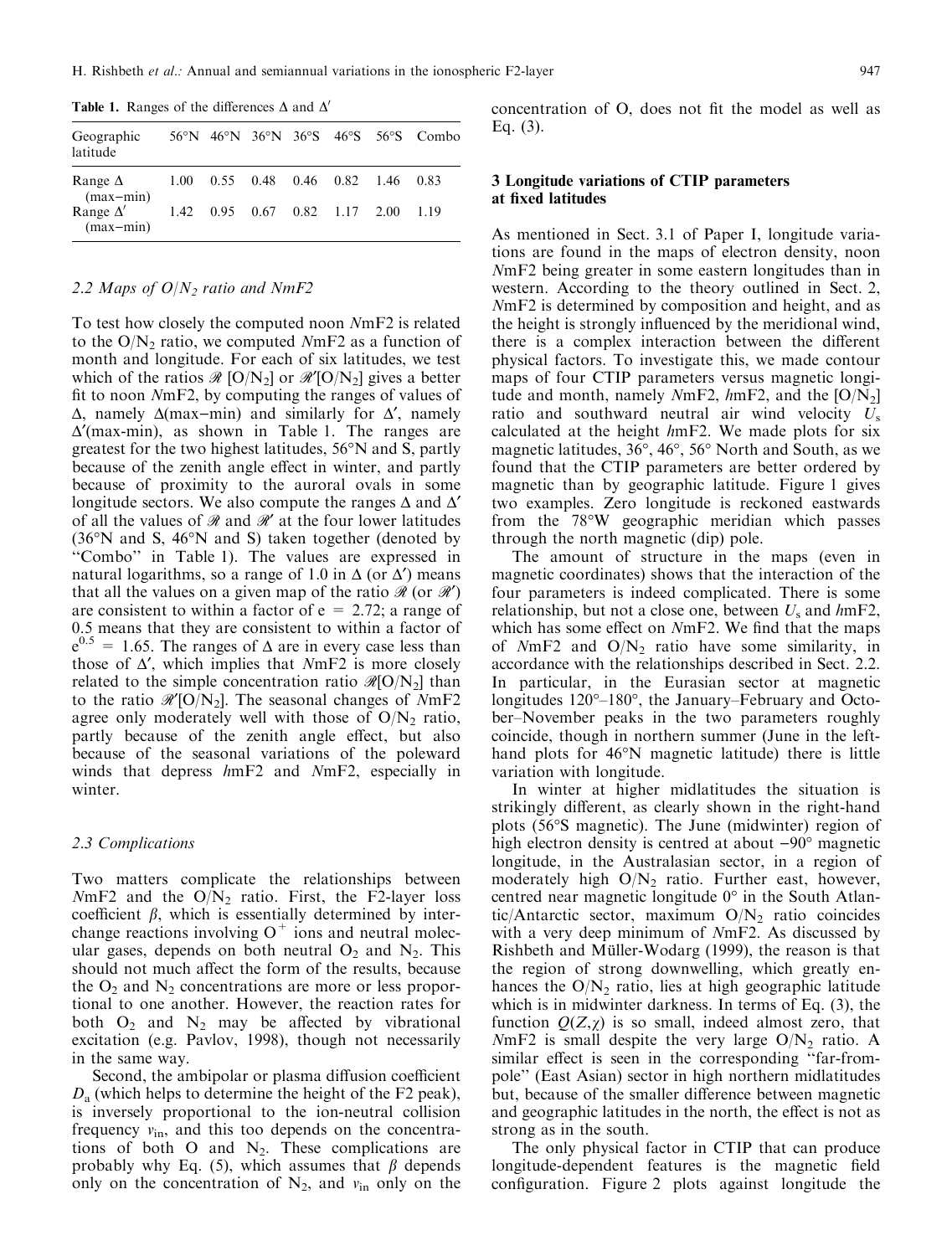CTIP Model



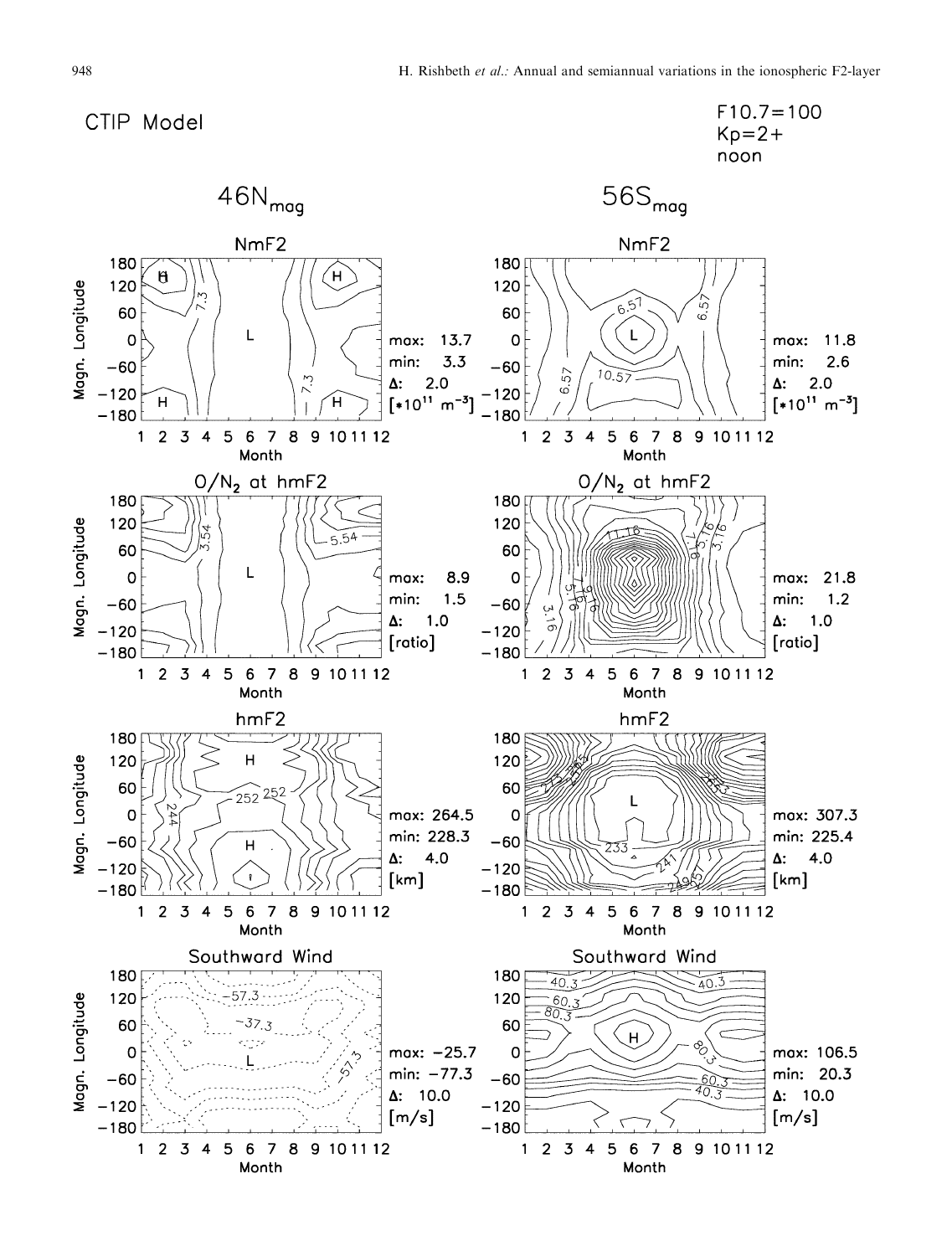Fig. 1. Contour maps of (top to bottom) NmF2, ratios  $\mathcal{R}[O/N_2]$  at F2 peak, hmF2 and southward wind versus month at magnetic latitudes 46°N (left) and 56°S (right). 'H' denotes 'high', 'L' denotes 'low'. Maximum and minimum values and contour intervals are shown



Fig. 2. Latitudinal distance between the north and south ovals, i.e., the arithmetic sum of the geographic latitudes of the north and south ovals, at 00 LT (dash-dot curves), 06 LT (long dashes), 12 LT (solid curves), and 18 UT (short dashes)

separation (in degrees of latitude) between the north and south ovals, *i.e.*, the arithmetic sum of the latitudes shown in Fig. 4 of Paper I. The curves are drawn for four local times. Near 90°W, the separations range between about 130° and 160°, as compared to about  $120^{\circ}$  to  $145^{\circ}$  near 90 $^{\circ}$ E, so the north and south ovals are further apart in the western hemisphere than in the eastern. If the separations are measured between the centres of the auroral ovals, instead of their equatorward edges, they are  $10^{\circ}$ -15° greater but the general pattern is much the same.

#### 4 An overall description of the thermospheric circulation

## 4.1 Wind patterns and their effects

We now examine in more detail how the composition varies with latitude throughout the year, as a step towards developing an overall description of the quietday thermospheric circulation. The idea that a global circulation causes the seasonal changes of composition was put forward by Johnson  $(1964)$  and King  $(1964)$ . King attributed the composition change to the progressive dissociation of  $O_2$  molecules as the air travels from the summer to the winter hemisphere, thus increasing the atomic/molecular ratio (it being thought at the time that  $O_2$  plays a major part in the loss of ionization). The role of the circulation in producing both the seasonal and storm effects in the F2-layer was further discussed by Duncan  $(1969)$ .

Our modelling supports the following picture, essentially that envisaged by Duncan (1969). Upwelling in the summer hemisphere and in the tropics causes upward transport of gases rich in molecular nitrogen. This leads to an overall decrease of the  $O/N_2$  ratio on given pressure-levels. The reverse, a downwelling and increase of the  $O/N_2$  ratio, occurs in winter months. This behaviour is modified at high latitudes, where auroral heating causes upwelling during winter months too, thus reducing the  $O/N_2$  ratio in winter as well as in summer (Millward et al., 1996a). At low-to-middle latitudes, the  $O/N<sub>2</sub>$  ratio has a clear semiannual variation at some longitudes (Fig. 1). Fuller-Rowell (1998) has proposed a mechanism that he calls the "thermospheric spoon". Essentially, he argues that at equinox the weaker meridional winds cause less mixing (or "stirring", to use the "spoon" analogy), thus enabling gases to attain a state closer to diffusive equilibrium, as compared with solstice. As further discussed in Sect. 4.2, a key role is played by the meridional winds. At solstice, there is an overall circulation from the summer to the winter hemisphere, with daily averaged (prevailing) meridional winds of about  $25 \text{ m s}^{-1}$  in middle and low latitudes (Fig. 3). These winds carry the nitrogen-rich air produced by upwelling at higher latitudes in the summer hemisphere into lower latitudes, thus reducing the  $O/N_2$ ratio. So at equinox, when there is no prevailing meridional circulation, the  $O/N<sub>2</sub>$  ratio at low latitudes is larger than at either solstice, which results in a semiannual variation. Although molecular diffusion tends to smooth out the composition differences, making them smaller than they would otherwise be, we shall see that it by no means destroys them.

#### 4.2 Zonal averages of the composition P-parameter

The thermospheric composition parameter

$$
P = 28 \ln[\text{O}] - 16 \ln[\text{N}_2] + 12 \ln \text{T} \tag{7}
$$

was introduced by Rishbeth et al. (1987) for their investigation of composition changes during F-region storms, and was used by Rishbeth and Müller-Wodarg (1999) to investigate seasonal composition changes in the quiet-day thermosphere. This parameter, which is closely related to the  $O/N_2$  ratio, is independent of height in a static thermosphere that is in "hydrostatic" or "gravitational" equilibrium. Though the air as a *whole* is almost exactly in gravitational equilibrium, vertical motions in the thermosphere cause the individual distributions of O and  $N_2$  to depart slightly from that situation, in which case  $P$  varies with height.

Calculations with CTIP show that  $P$  and its global average  $\langle P \rangle$  are systematically different at equinox and solstice, and so are the prevailing southward winds  $(U_s)$ crossing the geographic equator (the horizontal winds do not vary much with latitude between 50°N and 50°S). At pressure-level  $Z = 12$ , near the daytime F2-peak, and for  $F_{10.7} = 100$ , the zonally averaged equatorial values of P and the global averages  $\langle P \rangle$  are:

December: 
$$
P = 515
$$
,  $U_s = -29 \text{ m s}^{-1}$ ,  $\langle P \rangle = 517.9$   
March:  $P = 520$ ,  $U_s = -1 \text{ m s}^{-1}$ ,  $\langle P \rangle = 525.2$  (8)  
June:  $P = 515$ ,  $U_s = +27 \text{ m s}^{-1}$ ,  $\langle P \rangle = 517.8$ 

Absolute values of  $P$  are not important. The importance lies in the equinox-to-solstice differences of 5 units at the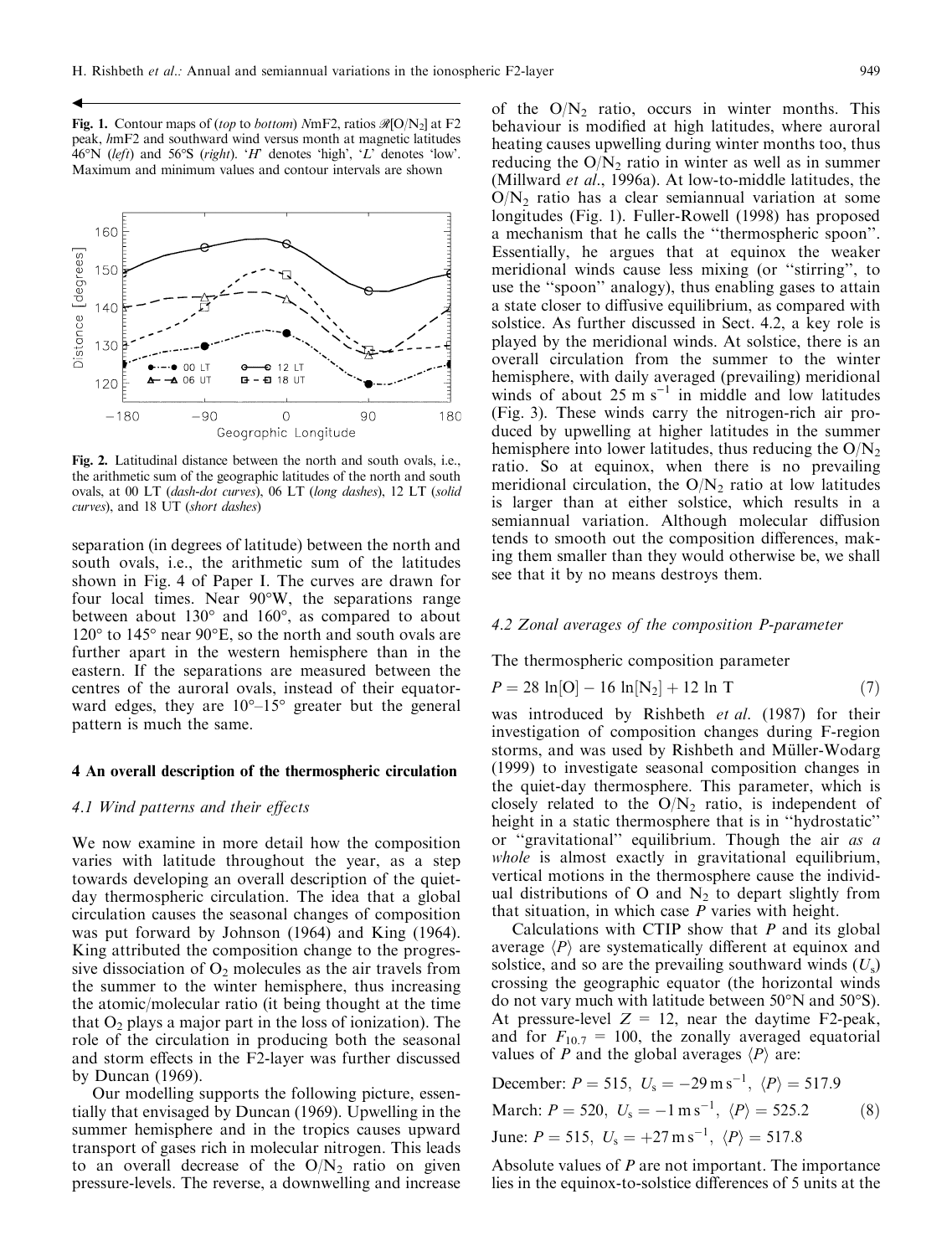

Fig. 3. Horizontal wind and temperature fields at pressure-level  $Z = 15$ , plotted in latitude and longitude, for 00 UT in December, March and June. The noon meridian,  $180^\circ$ , is in the *centre*. Letters N, S mark the positions of the magnetic poles

equator, which represent differences of  $25-30\%$  in the  $O/N_2$  ratio, and in the global averages  $\langle P \rangle$  of about 7 units.

What causes the equinox-solstice difference? The thermospheric circulation is driven by solar EUV radiation, with a contribution at high latitudes from sources of magnetospheric origin, namely particle precipitation and convection electric fields. Mixing is greatest at summer solstice because the heat input is extensive in area and sustained in time, whereas at equinox no part of the Earth is in continuous sunlight. Averaged over 24 hours, the EUV heating effect is almost uniform with latitude in most of the summer hemisphere. Figure 4 shows plots versus latitude, for five different times of year, of the "total daily insolation"



Fig. 4. Total solar irradiation  $J$ , expressed as the number of hours of equivalent overhead sun, versus latitude for several solar declinations: from equinox (- - -); 20°, 1 month from June solstice (-  $\cdot$  -  $\cdot$  -); 23°, June solstice  $(- \cdots -)$ . The *curves* apply to the opposite seasons if the latitude scale is reversed

$$
J = \int \cos \chi \, dt \tag{9}
$$

where  $\chi$  is solar zenith angle. To understand Fig. 4, it may be helpful to consider two special cases. First, the equator at equinox:  $\chi$  varies at a constant rate from  $0^{\circ}$ at noon to  $180^\circ$  at midnight, so the integral from sunrise to sunset gives  $J = 24/\pi = 7.6$  h. Second, the pole at summer solstice:  $\chi$  is constant at 66.5°, and<br>cos 66.5° = 0.4, so  $J = 24 \times 0.4 = 9.6$  h. To show that conditions do not change much for almost three months around each solstice, Fig. 4 shows curves for five solar declinations:  $0^{\circ}$  for equinox,  $11^{\circ}$  for 1 month from equinox,  $16^{\circ}$  for 1.5 months from equinox,  $20^{\circ}$  for 2 months from equinox, and 23.5° for solstice. As the annual variation of Sun–Earth distance is neglected, the plots of J versus latitude may be reversed to represent southern summer.

Figure 4 shows that *J* at midsummer exceeds 8 h at all latitudes from  $15^{\circ}$  to the pole. Averaging over the entire hemisphere, the total insolation is equivalent to 8.4 h of vertical sunlight at summer solstice, as compared to 3.6 h at winter solstice and 6 h at equinox. Reinforcing this seasonal imbalance, the heating due to auroral sources is also greatest in summer, because of the greater E-region electron density and conductivity (it being assumed in the model that the particle precipitation and electric fields do not vary with season).

# 4.3 The meridional circulation at solstice

The heat input drives upwelling at high and middle latitudes in the summer hemisphere. Figure 5 shows that this upwelling disturbs the vertical distribution of O and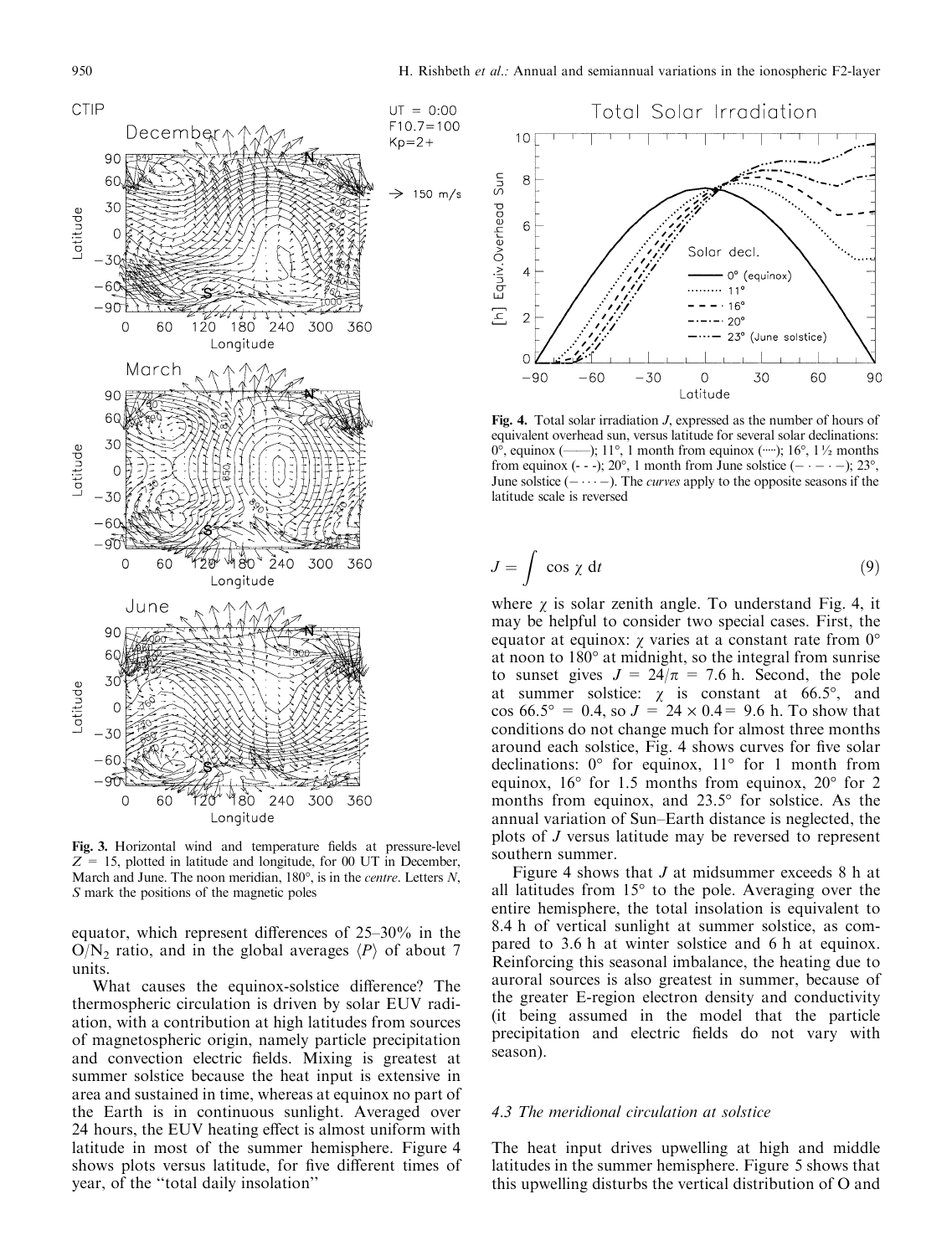

Fig. 5. Zonal averages of the composition P-parameter, plotted versus latitude and pressure-level (reduced height  $Z$ ), for December, March and June

 $N_2$ , so that P is not height-independent, as it would be if precise diffusive equilibrium prevailed. In the summer hemisphere,  $P$  decreases with height from the top of the photochemically controlled region (around pressurelevel  $Z = 6$ , height 120 km) up to pressure-level  $Z = 10-11$  (roughly 190-230 km, depending on local time and season), and only becomes height-independent above about  $Z = 11$  (the apparent variations of P at the top,  $Z = 14{\text -}15$ , are due to computational effects). The upwelling is balanced by downwelling, which takes place at night and in narrow zones in the daytime winter hemisphere, just equatorward of the auroral oval.



Fig. 6. Sketch of the progressive 'settling', due to molecular diffusion, of thermospheric gases (O and  $N_2$ ) as the circulation carries air from the upwelling zone  $(Upw)$  in the summer hemisphere to the downwelling zone (Downw.) in the winter hemisphere, which is just equatorward of the winter auroral oval, where upwelling  $(Upw)$  also occurs. During the summer-to-winter motion, the boundary between the region 'Diff.Sep.', where vertical separation is complete, and the 'Mixed' region where diffusive separation is incomplete, gradually moves downwards. The numbers  $1, 3, 5$  represent approximate travel times in days from the region of strongest upwelling, in the vicinity of the summer auroral oval. The vertical scale is labelled (approximately) in pressure-levels  $Z$ . AO = auroral oval, EQ = geographic equator

Above 200 km the prevailing wind is about 25 m  $s^{-1}$ at middle and low latitudes and transports the air about  $20^{\circ}$  of latitude per day, so the journey from summer midlatitudes to the winter downwelling zones takes about 5 days. As the air travels, molecular diffusion in the vertical direction gradually restores the distributions of O and  $N_2$  to their normal state with P independent of height. At any particular level, this process takes a time of order  $\tau = H^2/D(O, N_2)$ , where  $D(O, N_2)$  is the appropriate diffusion coefficient for the diffusion of O and  $N_2$ through each other. As this coefficient increases exponentially upwards,  $\tau$  decreases exponentially upwards and is short at great heights. We estimate values of  $D(O, N_2)$  in Sect. 4.5.

Consider a cell of air, initially in the lower thermosphere at high-middle latitudes in summer, which is represented by the left-hand side of Fig. 6. The strong upwelling (Upw) is driven both by solar EUV and auroral heating. The cell rises into the F-layer, carrying its  $O/N_2$  ratio with it and thus locally decreasing the  $O/$  $N_2$  ratio, and then travels towards the winter hemisphere in the direction marked "Prevailing Wind". Different cells travel at different heights, according to where they originate.

Molecular diffusion operates on all the cells in a vertical column, to increase their  $O/N_2$  ratios towards the normal gravitationally controlled condition of "diffusive separation". This process begins at high levels, and progressively works downwards at a rate determined by the time-constant  $\tau$ , at first rapidly and then more slowly as  $\tau$  increases. After 1, 3, 5... days of the summer-to-winter journey, full diffusive separation is restored down to (but not below) the numbered heights, at which  $\tau \sim 1$ , 3, 5... days, as indicated by the dashes in Fig. 6 which mark the boundary between the "Diff.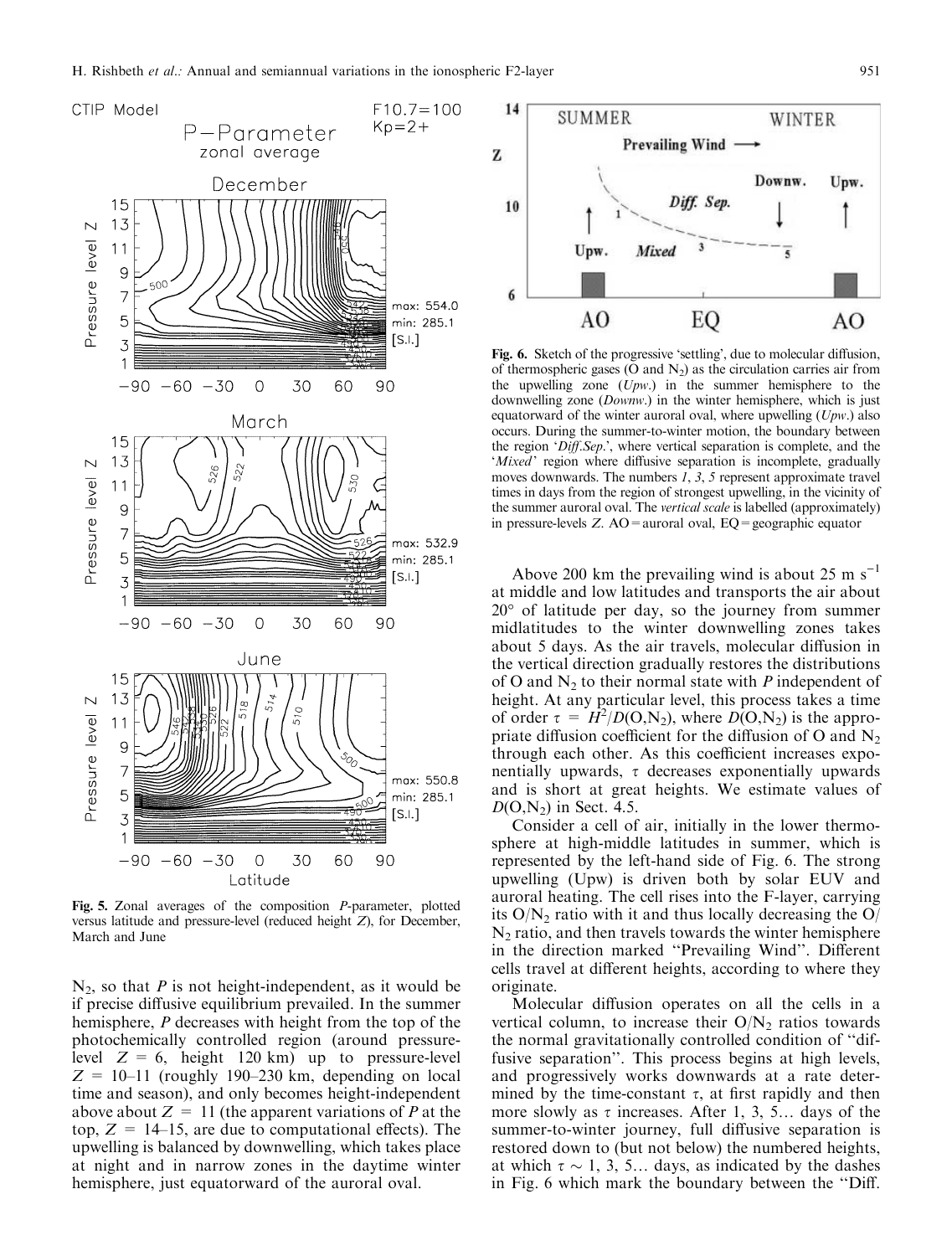Sep." and "Mixed" regions. As a result, in the region marked "Diff. Sep." (but outside the zone of strong summer upwelling),  $P$  is nearly independent of height (though not of latitude), but its value is higher than in the "Mixed" region.

This process is consistent with the shape of the December and June  $P(Z)$  curves in Fig. 5, which gradually straighten out from the top downwards as  $P$ increases from summer to winter. This whole process takes long enough for the composition disturbance to travel into the winter hemisphere, which implies that the time scale of restoring diffusive equilibrium, right down to the photochemical region, if of order 5 days. With this time scale, it is clear that  $P$  can vary little between day and night. Superimposed on the prevailing motion is the to-and-fro oscillation due to the diurnally-varying winds, but since its amplitude is only about  $\pm 1000$  km, less than a day's prevailing flow, this oscillation does not change the gross picture just described. As envisaged by Duncan (1969), and demonstrated by the calculations of Rishbeth and Müller-Wodarg (1999), the midlatitude circulation terminates at the upwelling zone due to the heating in the winter auroral oval. Just equatorward of the winter auroral oval lies the downwelling zone (marked as 'Downw' in Fig. 6), where there is an enhanced  $O/N_2$  ratio. In "near-pole" longitudes, this zone is at relatively low *geographic* latitudes and is therefore in sunlight at winter noon, thus giving rise to the "F2-layer winter" anomaly" with large noon NmF2. At "far-from-pole" longitudes, the downwelling zone is at relatively high *geographic* latitudes and is in darkness at midwinter noon, so NmF2 is very small.

Fig. 1 shows that, at magnetic latitude  $46^{\circ}N$  (left), the high peaks of NmF2 in February and October are in regions of high  $O/N_2$  ratio, though at December solstice NmF2 is depressed by the large solar zenith angle, the geographic latitude here being 54°N. In contrast, at 56°S (right), the largest values of  $O/N_2$  ratio occur in the "farfrom-pole" sector, but NmF2 has a very deep minimum because of the absence of sunlight, the geographic latitude here being  $70^{\circ}$ S.

#### 4.4 The circulation at equinox

Now consider the situation at equinox, when the solar EUV input is greatest at low latitudes. It causes strong upwelling by day, accompanied by equator-to-pole thermospheric winds, which is balanced by similarly strong downwelling by night, accompanied by pole-toequator winds. Because of the long time constant for thermospheric composition, there is no *net* daily disturbance of thermospheric composition at low and middle latitudes, and diffusive equilibrium prevails (though Fig. 5 for March does show some latitude structure, with weak maxima at high midlatitudes). The consequence is that the thermosphere has a greater  $O/N_2$ ratio, both in low latitudes and globally averaged, at equinox as compared to solstice. This semiannual composition change accounts for the semiannual variation of F2-layer electron density at low latitudes. It also accounts for at least some of the semiannual variation in neutral air density (Sect. 4.7) because, as pointed out by Fuller-Rowell (1998), the more atomic composition implies a greater scale height, so the air density decreases upwards more slowly at equinox than at solstice.

The essential difference between equinox and solstice can be expressed in terms of the vertical divergence velocity,  $W_D$ . At equinox, there is no net upwelling in low and middle latitudes, and over 24 h the timeaveraged upwelling  $\int W_D \, dt$  is small. At solstice, there is net upwelling in middle and high summer latitudes, with  $\int W_D \, dt > 0$ , while  $\int W_D \, dt < 0$  in the downwelling zone at high winter midlatitudes.

The zonal winds (see Fig. 3) carry air from the day side to the downwelling on the night side, thus influencing the variations of  $O/N_2$  ratio. Their role is more important at equinox, when there is no prevailing meridional circulation. At subauroral latitudes, there are strong zonal winds, and the resulting zonal transport of the air is one reason why the  $O/N_2$  ratio does not correspond closely to the vertical divergence. We leave this point for future study.

## 4.5 The time constant  $\tau$

We need to estimate the time constant  $\tau$  with which a mixture of O and  $N_2$ , not initially in gravitational or diffusive equilibrium, tends towards that state (Sect. 4.3). To establish complete diffusive separation, each particle has to diffuse through a vertical distance of order  $H$  at the mutual diffusion velocity, which is of order  $D(O, N_2)$  $H$ . This implies that

$$
\tau = H^2 / \mathcal{D}(\mathcal{O}, \mathcal{N}_2) \tag{10}
$$

From Eq. (26) of Rishbeth et al. (1987), using values from Morgan and Schiff (1964),

$$
D(O, N_2) = (2.6/p) (T/273)^{7/4} [m^2 s^{-1}]
$$
\n(11)

where  $p$ ,  $T$  are pressure and temperature. In CTIP, the pressure at any level  $Z$  is given numerically by  $p(Z) = 2.84 \exp(-Z)$  Pa. Representative daytime values for  $Z = 12$ , around the F2 peak, and for  $Z = 7$ , the top of the chemically-controlled region are shown in Table 2. Since it takes a few time constants  $\tau$  to achieve complete diffusive equilibrium, these values are at least

Table 2. Daytime CTIP values at two pressure-levels for equinox at latitude 45°

| Pressure-level $Z$                                                    |     | 12    |
|-----------------------------------------------------------------------|-----|-------|
| Pressure $p$ , mPa                                                    | 2.6 | 0.017 |
| Height $h$ , km                                                       | 127 | 277   |
| Scale height $H$ , km                                                 | 13  | 41    |
| Temperature $T$ , K                                                   | 373 | 843   |
| Time constant $\tau$ , hours                                          | 22. | 0.4   |
| Diffusion coefficient<br>$D(O, N_2), 10^3 \text{ m}^2 \text{ s}^{-1}$ | 1.7 | 1100  |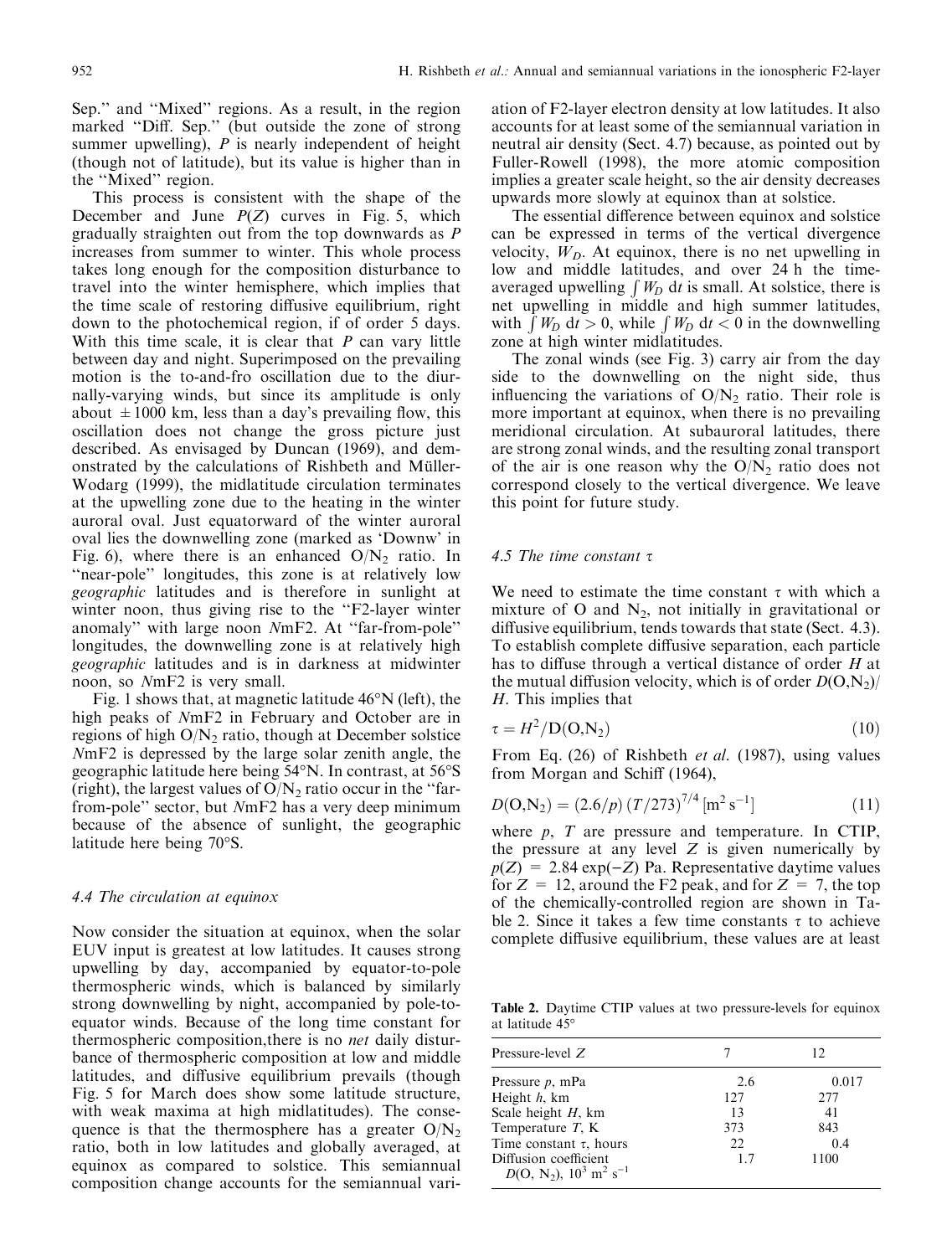the right order of magnitude for our suggested interpretation.

### 4.6 Time scale of seasonal changes

An interesting question, related to the discussion in Sects. 4.2 and 4.5, is "How long does it take for the thermosphere to respond to the seasonal changes of solar irradiation?" Our modelling cannot provide a detailed answer, because (as explained in Paper I) the Sun's position is changed in steps of one month at a time, not day-by-day. Nevertheless, the model outputs for intermediate months (January–May) show that the solstice-to-solstice changes take place quite quickly, nearly all between 21 February and 21 April, and between 21 August and 21 October. This suggests a "thermospheric time constant" of order 20 days, consistent with the fact that 20 daily runs are needed to settle down the model to a stable state, the neutral gas composition being much slower to settle than the ionization. Another way of estimating the time for the thermospheric composition to adjust to changing condition is as follows. At solstice the prevailing (24-h) average) summer-to-winter wind is  $25 \text{ m s}^{-1}$  or about 2000 km per day, so it takes a week to traverse the entire circulation cell, which extends over roughly  $120^{\circ}$  of latitude or 14 000 km. We can expect the time constant for settling down to be two or three times this transit time, which again leads to an estimate of order 20 days.

## 4.7 Semiannual variations of the neutral thermosphere?

Fuller-Rowell (1998) has discussed the semiannual variation of neutral density and scale height. Our modelling accounts for some of it, but not all. Empirical models of the thermosphere generally represent this variation partly as a composition change, which in principle the CTIP modelling explains, and partly as a temperature change, which our modelling does not reproduce. There is experimental evidence from Millstone Hill and St Santin incoherent scatter radars (Alcaydé *et al.*, 1974) that the temperature variation really exists, likewise the semiannual variation of hmF2 (Papagiannis et al., 1975), even though it is not reproduced by CTIP (Rishbeth et al., 2000).

# 4.8 Effects of geomagnetic activity

Our discussion has so far been confirmed to the quietday thermosphere. In the real thermosphere, the wind pattern is influenced by geomagnetic activity, which enhances the auroral heat sources and increases upwelling at high latitudes, thereby affecting winds and composition. Since geomagnetic activity is greatest at equinox, the equinox patterns of temperature and winds are affected more than the solstice patterns. This additional semiannual effect is not included in the present calculations, but it may roughly be estimated by nothing that:

- 1. On average, the magnetic  $Ap$  index is higher at equinox than at solstice, by about 4 units at solar minimum ( $F_{10.7}$  = 70) and 6 units at solar maximum  $(F_{10.7} = 200);$
- 2. These increases of Ap increase thermospheric temperature, approximately by  $15 K$  (day) and  $25 K$ (night) at solar minimum, and by roughly twice these amounts at solar maximum.

These effects on thermospheric temperature and winds are latitude-dependent, so they affect the pattern of winds. According to these figures, the geomagnetic effect seems unlikely to have a major effect on the arguments.

# 5 The equatorial zone and electric field effects at low latitudes

We now return to the question of how electric fields may affect our results. It is well known that electric fields are important in producing the F2-layer "equatorial trough", which appears in the CTIP simulations because of the included model electric fields from Richmond et al. (1980). However, we found that this electric field model does not reliably represent the seasonal variations because, as described in Sect. 3.7 of Paper I, it suppresses the semiannual variation at the magnetic equator. Nevertheless, we expect the model of Richmond *et al.* (1980) to give reasonably accurate *magni*tudes of the field. To test the effects in more detail, computational experiments were carried out in which the low-latitude electric field terms were removed, as described in Sect. 2.4 of Paper I.

In the series of runs with no electric field and no convection, the magnetic flux tubes with their "frozenin" plasma are stationary and do not circulate, but the plasma motions due to diffusion and neutral air winds are still constrained by the geomagnetic field. The runs with electric field but no convection represent an artificial situation in which the "Richmond" and "Foster" electric fields are on, so the electric fields transfer momentum to the ions and, through them, to the neutral air, but circulation of the flux tubes is stopped. There are three specific questions about the physics of electric field effects on the F-layer, which can be answered with results from these runs:

First: do low latitude electric fields affect the midlatitude F2-layer? The answer is no: away from the equatorial zone, the midlatitude electron densities in the "no electric field" runs are within 2% or so of those in the corresponding "standard" runs. Since the electric fields make so little difference at any season (mainly because the distance through which ions and electrons drift during their lifetime is small, only of order 100 km), they do not affect the annual and semiannual anomalies at midlatitudes.

Second: the electric field enters the equation of ion motion in two ways: (a) through the resulting collisions between the driftting ions and the neutral air, which enter the drift and diffusion terms in the equation; and (b) through the " $E \times B$  convection" of magnetic flux tubes. Which is more important? On comparing the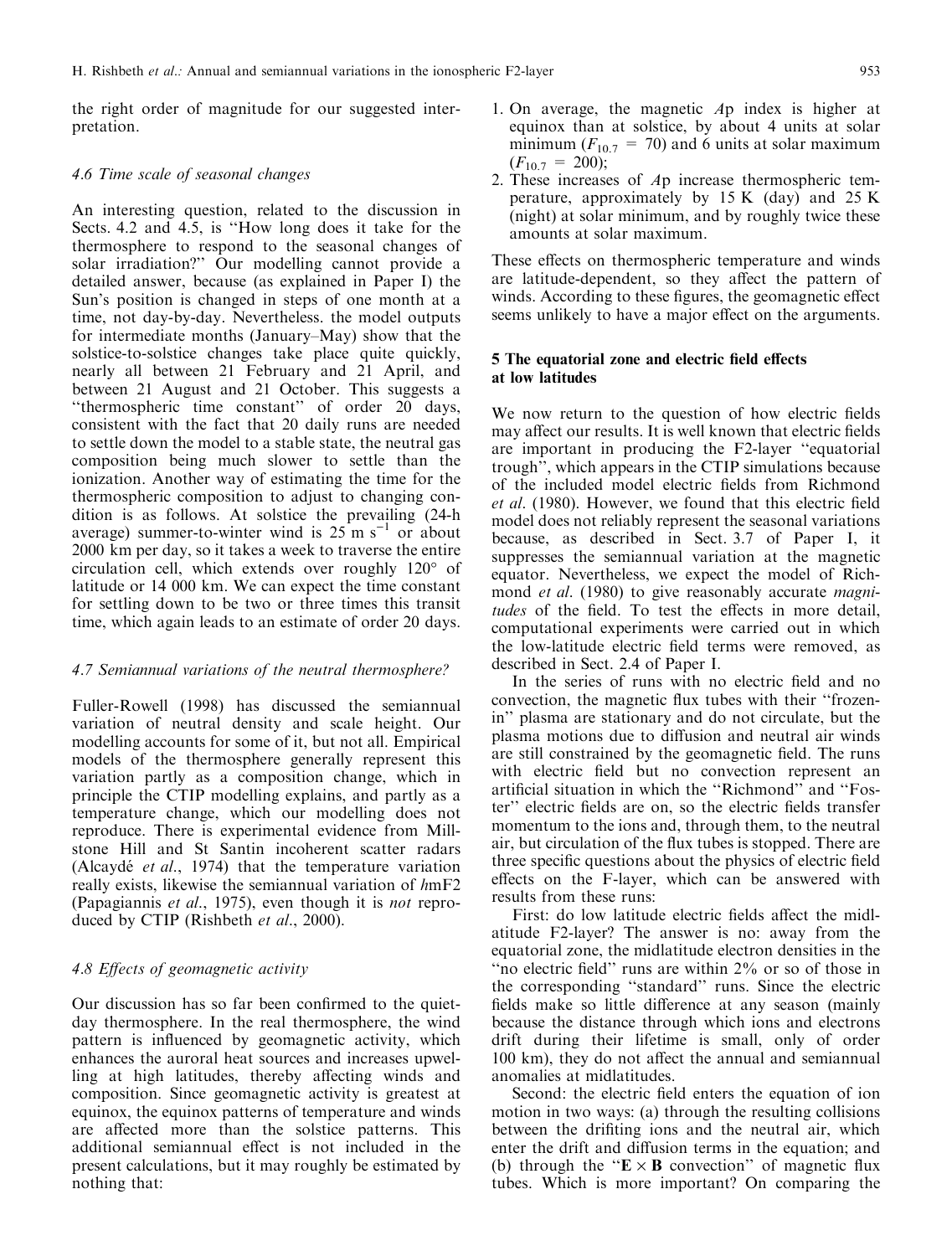results of the "no electric field, no convection" runs with those of the artificial situation represented by the "with" electric field but no convection" runs, the difference is found to be very small. This shows that convective transport has a much greater effect on the plasma distribution than does the motion imparted through the collisional terms of the equation of motion.

Third: do internal polarization fields at middle and low latitudes affect the neutral air composition? The answer is no, for all practical purposes. Detailed examination of the composition versus latitude plots (Rishbeth and Müller-Wodarg, 1999) reveals only small perturbations in low magnetic latitudes, no more than 5% in  $[O/N_2]$  ratio. These negative findings are consistent with the idea that dynamo electric fields are insufficiently powerful to produce significant vertical motions of the neutral air (Dougherty, 1961).

## **6 Discussion**

# 6.1 Electron density and neutral composition

We now summarize the physical picture that emerges from the modelling, particularly the global morphology of NmF2. We find that the global distribution of daytime NmF2 is essentially determined by the Sun, and by the chemical composition of the neutral air upon which the Sun's radiation acts. The important chemical parameter is the atomic/molecular ratio in the F2 layer, conveniently specified by the  $O/N_2$  concentration ratio. We find an east-west asymmetry in NmF2, which we attribute to the geometry of the auroral ovals; specifically, that the geographic separation of the northern and southern ovals is greater at western longitudes than at eastern longitudes (Fig. 2).

The global thermospheric circulation is the key to the variations of  $O/N<sub>2</sub>$  ratio and hence largely those of  $NmF2$ . The  $O/N_2$  ratio depends especially on the vertical circulation, and its seasonal changes accompany the change in thermospheric circulation between a basically summer-to-winter pattern around the solstices to a symmetrical pattern at equinox. As for the semiannual variation of neutral density, the results discussed by Fuller-Rowell (1998) are largely supported by the present analysis, except that the CTIP simulations give no significant semiannual variation of thermospheric temperature.

# 6.2 Six possible explanations of annual and semiannual variations of NmF2

As discussed by Rishbeth (1998) and in Sect. 1.2 of Paper I, the suggested causes of seasonal and semiannual variations in the F2-layer include the following:

- 1. Composition changes due to large-scale dynamical effects in the thermosphere  $-$  the mechanism studied by Millward et al. (1996a) and in the present work
- 2. Variations in geomagnetic activity
- 3. Solar wind energy (Lal, 1992, 1998)
- 4. Inputs from below, due to atmospheric waves and tides
- 5. Changes in atmospheric turbulence and
- 6. Anisotropy of solar EUV emission in solar latitude (Burkard, 1951).

With no evidence to support it, we dismiss (6). Of the other five, (1) is "internal" to the thermosphere; it depends on motions and chemical changes driven by solar radiation absorbed within the thermosphere (plus the high latitude energy inputs included in the computations, but these are kept constant). The others are driven from outside the thermosphere, either from the magnetosphere and solar wind  $(2, 3)$ , or from below the thermosphere  $(4, 5)$ . As for  $(4)$ , in Sects. 2.5 and 4.1 of Paper I we gave very limited consideration to the complex question of how waves and tides in the underlying mesosphere may affect the F2-layer, but we conclude later (Sect. 6.3) that they are unlikely to have a major effect on annual and semiannual variations of NmF2. As for mechanism (5), Shimazaki (1972) showed that large-scale convective motions (which are included in our analysis) have much more effect on thermospheric composition than changes in eddy diffusion at the turbopause (which are not), even though the "spoon" terminology might be thought to imply increased turbulent mixing.

Regarding the "geomagnetic" mechanisms  $(2, 3)$ , the first point to make is that our CTIP simulations produce a reasonably good representation of the annual and semiannual variations in NmF2 with "quiet-day" conditions, without any changes of geomagnetic activity. In reality, geomagnetic activity is rather greater at equinox than at solstices, which actually has the effect of reducing NmF2 at equinox, and therefore opposes the semiannual variation.

Regarding (3), Lal (1992, 1998) regards the "solar wind" as the cause of all semiannual aeronomic phenomena. To a large extent, this idea is included in mechanism (2) because of the known connection between the solar wind and geomagnetic activity. For example, according to the theory of Russell and McPherron (1973), the semiannual variation of geomagnetic activity depends on the varying geometrical coupling of the interplanetary and terrestrial magnetic fields. Applying this chain of argument to NmF2 involves the difficult question of how geomagnetic activity affects the F2layer. We need to distinguish between the effects of welldefined "geomagnetic storms" and those of changes in the general level of "background" magnetic activity. The former topic has been discussed by Prölss (1995) and Field et al. (1998) and is not dealt with here. Other mechanisms may need to be considered, for example the possible effect of neutral atoms precipitated from the ring current (Tinsley, 1991).

#### 6.3 Effect of wave inputs from the mesosphere

We originally intended to investigate possible ionospheric effects of tidal and wave inputs from the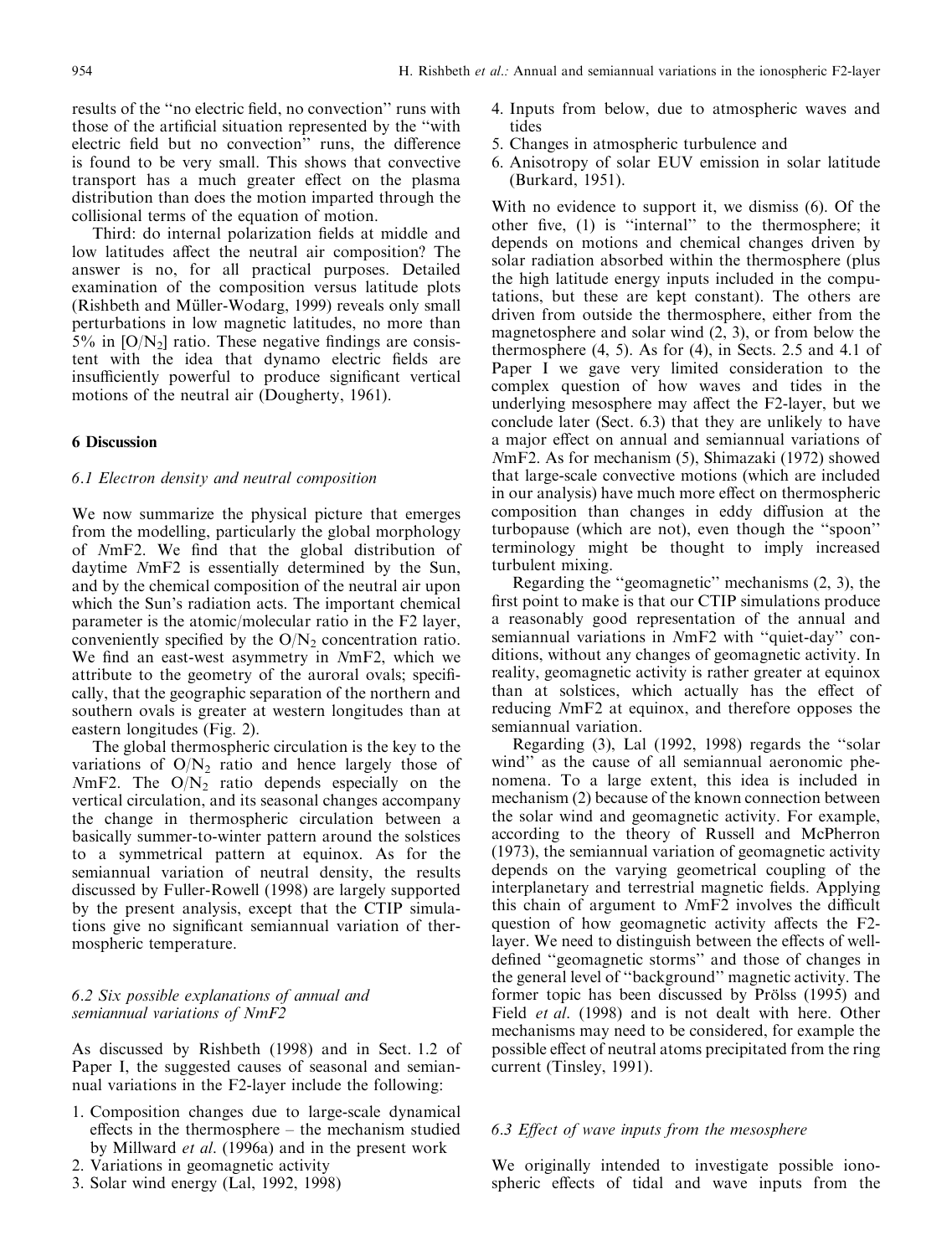mesosphere, mechanism (4). In the end we made no detailed study of these inputs, mainly because the CTIP modelling strongly suggests that most of the annual and semiannual variations originate from mechanism (1), without any coupling with the middle atmosphere. We do not pursue the topic here, partly because of the success of mechanism (1), but also because the subject has been dealt with by Forbes et al. (1993). These authors find that the semidiurnal tidal modes do indeed affect thermospheric composition, and therefore need to be included in any further study of the problem. We might expect the semidiurnal tides to affect the shape of the daily  $N(t)$  electron density variations, but these are not discussed in the present studies which concentrate on noon and midnight. Although the tidal inputs do vary with season (see Table 1 of Paper I), we found no real changes in the relative amplitudes of annual and semiannual components of NmF2 when tides were included (Sect. 4.1 and Fig. 10 of Paper I).

In a review article, Reid (1986) describes a complex seasonal dependence of gravity wave activity in the upper mesosphere and lower thermosphere at midlatitudes, varying with latitude, height range and wave period, and to some extent with the observing technique. There does not emerge any consistent pattern of maximum activity at equinox. Had we introduced gravity wave inputs into our CTIP modelling, we might have found their effects on NmF2 to be secondary, though the effects on temperature and hmF2 may not be.

# 6.4 The non-importance of electric field effects at midlatitudes

The discussion of Sect. 5 goes as far as the study of electric field effects can reasonably go with an empirical field model. Nevertheless, we have reached useful conclusions. First, the model electric fields have no important effect on the annual and semiannual variations of NmF2 at midlatitudes. Second, although the high-latitude electric fields produce joule heating and upwelling, which has worldwide effects on neutral composition, our conclusion that low-latitude electric fields do not affect neutral composition seems safe. Third, our CTIP results shown in Paper I (both with and without the "Richmond" model electric fields) show significant longitude variations in the equatorial zone, which cannot therefore be due to electric fields alone. Further progress requires a fully self-consistent dynamo field model, as developed by Richmond *et al.*  $(1992)$ .

## 6.5 The annual variation

The CTIP modelling failed to reproduce the annual (December/June) anomaly in worldwide NmF2. As explained in Sect. 2.1 of Paper I, the annual  $3\%$ variation of Sun-Earth distance has not been included in our CTIP computations, but the resulting modulation of the incident flux of ionizing radiation seems much too

small to account for the anomaly. However, Buonsanto (1986) suggested that there should be an accompanying annual variation of the thermospheric  $O/O_2$  ratio, due to the varying flux of dissociating solar radiation. Study of this suggestion is needed, together with further analysis of ionosonde data concerning the annual anomaly.

## **7 Conclusion**

The research described is concerned with the quiet-day F2 layer. It has led to a new overall description of the quiet-day thermospheric circulation, and how it gives rise to both seasonal and semiannual effects in the midlatitude F2-layer. It has given better insight into the complexities of F2-layer behaviour and interactions with the neutral atmosphere. It has essentially confirmed the ideas of Duncan (1969) about the way in which global-scale thermospheric motions produce the composition changes postulated by Rishbeth and Setty (1961). Further work is needed on several detailed topics, including the longitude variations of NmF2 and  $hmF2$ , the annual variation of  $NmF2$ , and the semiannual variation of hmF2. Taking account of how the thermospheric circulation is modified by magnetic disturbance, the work can be extended to storm effects in the F2-layer, with possible applications to topical problems of radio propagation predictions and "space" weather".

Acknowledgements. This work was supported by the UK Natural Environment Research Council under the Antarctic Special Topic programme AST-4 and used the CRAY-YMP system at the Rutherford Appleton Laboratory. CTIP is a joint collaborative project between the Atmospheric Physics Laboratory, University College London, the School of Mathematics and Statistics, University of Sheffield, and the NOAA Space Environment Center, Boulder, Colorado. We are grateful to the referee for helpful comments.

The Editor in Chief thanks H. Kohl for his help in evaluating this paper.

#### **References**

- Alcaydé, D., P. Bauer, and J. Fontinari, Long-term variations of thermospheric temperature and composition, J. Geophys. Res., 79, 629-637, 1974.
- Buonsanto, M., Possible effects of the changing Earth–Sun distance on the upper atmosphere, S. Pac. J. Nat. Sci., 8, 58–65, 1986.
- Burkard, O., Die halbjährige Periode der F2-Schicht-Ionisation, Archiv Meteorol. Bioklim. Wien, 4, 391-402, 1951.
- Dougherty, J. P., On the influence of horizontal motion of the neutral air on the diffusion equation of the F-region, J. Atmos. Terr. Phys., 20, 167-176, 1961.
- **Duncan, R. A., F-region seasonal and magnetic storm behaviour,** J. Atmos. Terr. Phys., 31, 59-70, 1969.
- Evans, D. S., T. J. Fuller-Rowell, S. Maeda, and J. C. Foster, Specification of the heat input to the thermosphere from magnetospheric processes using TIROS/NOAA auroral particle observations, Adv. Astronaut. Sci., 65, 1649-1667, 1988.
- Field, P. R., H. Rishbeth, R. J. Moffett, D. W. Idenden, T. J. Fuller-Rowell, G. H. Millward, and A. D. Aylward, Modelling composition changes in F-layer storms, J. Atmos. Solar-Terr. Phys., 60, 523-543, 1998.